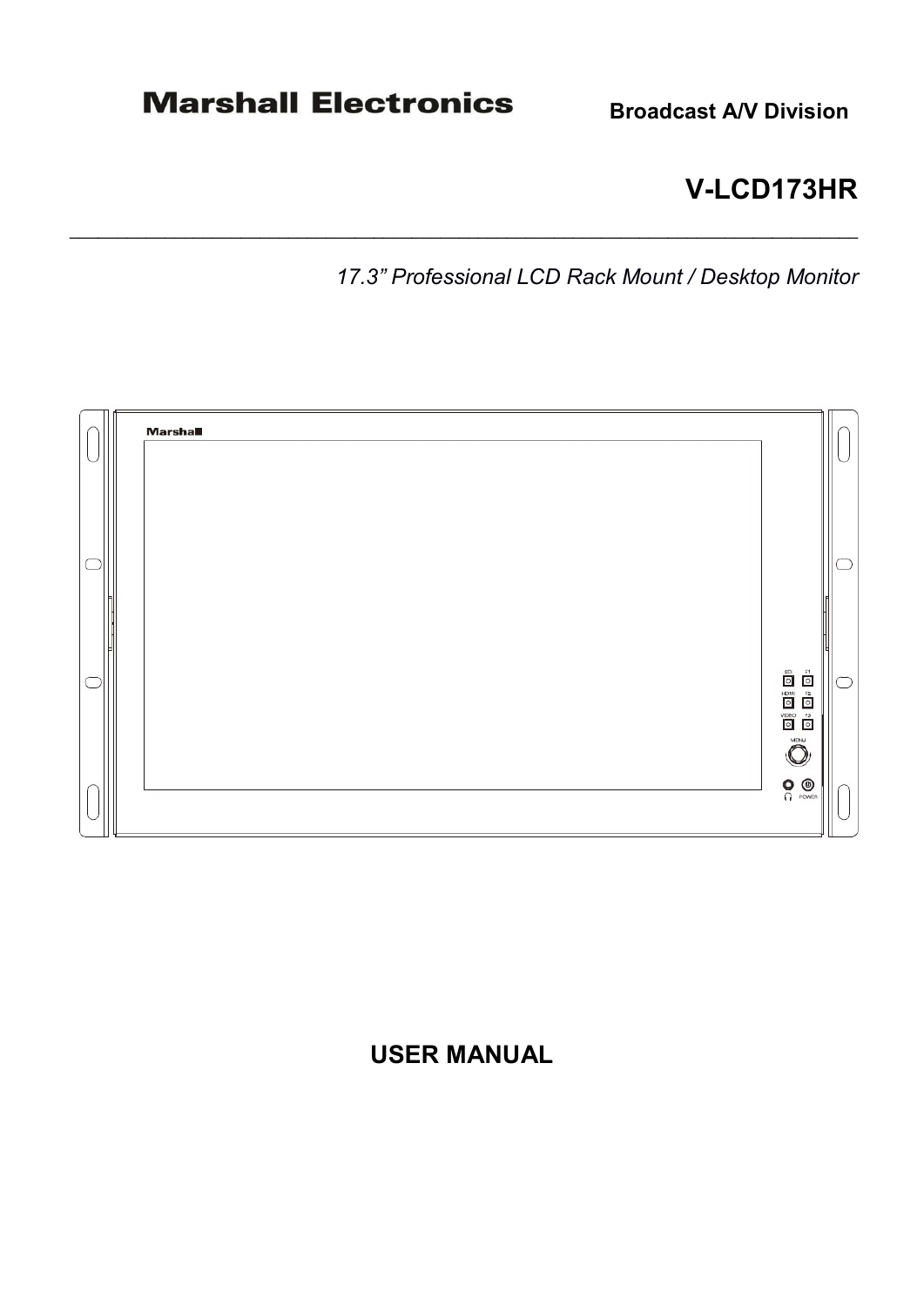# **Table of Contents**

# IMPORTANT SAFETY INSTRUCTIONS:



The **V-LCD173HR 17.3" LCD Monitor** has been tested for conformance to safety regulations and requirements and has been certified for international use. However, like all electronic equipment, the V-LCD173HR should be used with care. Please read and follow the safety instructions to protect yourself from possible injury and to minimize the risk of damage to the unit.

- Follow all instructions and warnings marked on this unit.
- Do not attempt to service this unit yourself, except where explained in this manual.
- Provide proper ventilation and air circulation and do not use near water.
- Keep objects that might damage the device and assure that the placement of this unit is on a stable surface.
- Use only the power adapter and power cords and connection cables designed for this unit.
- Do not use liquid or aerosol cleaners to clean this unit. Always unplug the power to the device before cleaning.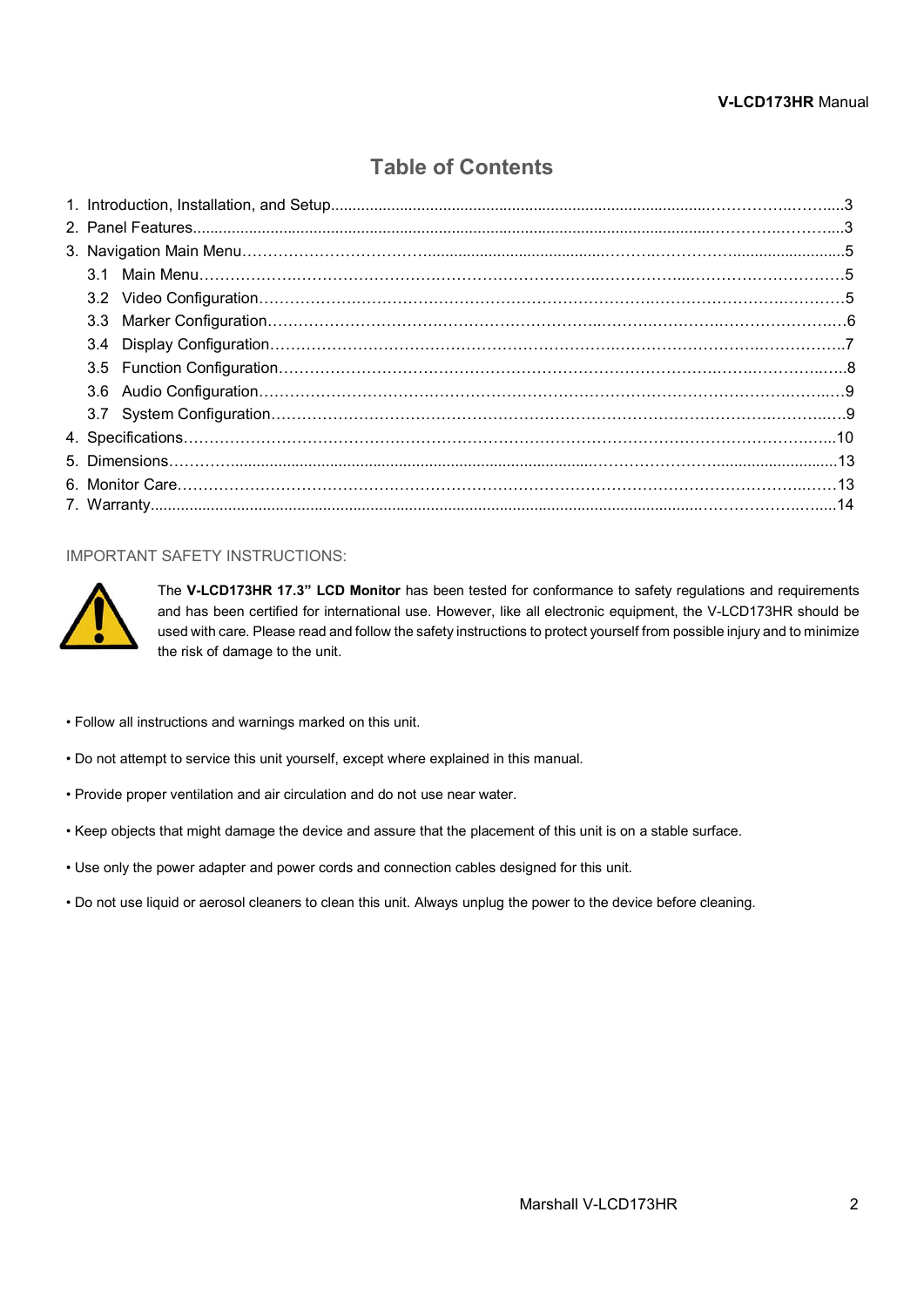# 1. Introduction, Installation and Setup **Example 20** and the setup and the setup and setup and the setup and setup

## ■ **Introduction and Installation**

The **V-LCD173HR 17.3" LCD Monitor** can be mounted in any standard EIA 19" equipment rack. The attached rack ears can be angled to provide the user control over the viewing angle. Adequate ventilation is required when installed to prevent possible damage to the monitor's internal components. Both VESA standard 75mm and 100mm hole pattern allow for custom mounting installations.

# ■ **Package Contents**

- 1x V-LCD173HR 17.3" LCD Monitor
- 1x DC Adapter
- 1x TALLY Connector

# *NOT INCLUDED:*

- Optional Marshall "V-ST15" base mount for desktop use
- (4) M4 screws needed to install "V-ST15" base mount

### ■ **Connections, Power-On, and Initial Setup**

Plug the power supply into an AC power source. Attach the power connector to the back of the monitor. Connect the required cables for video signal input and output. (Power must be supplied to the V-LCD173HR to activate the loop-though output.) The monitor defaults to 'ON' when power is supplied. Choose the desired signal source by selecting the "SDI", "HDMI" or "VIDEO" button on the front bezel.

# 2. Panel Features \_\_\_\_\_\_\_\_\_\_\_\_\_\_\_\_\_\_\_\_\_\_\_\_\_\_\_\_\_\_\_\_\_\_\_\_\_\_\_\_\_\_\_\_\_\_\_\_\_\_\_\_\_\_\_\_\_\_\_\_\_

# **Top and Front Panel Features**

| Marsha |                                                                                                                  |                          |
|--------|------------------------------------------------------------------------------------------------------------------|--------------------------|
|        |                                                                                                                  |                          |
|        | ⊪<br>F1<br>Ō<br>$\circ$<br>$\overline{\overline{\text{O}}}$<br>$rac{F2}{O}$<br>$rac{v_0}{\circ}$<br>$rac{F3}{Q}$ | $\overline{2}$<br>3<br>4 |
|        | MENU<br>◉<br>$\circ \bullet$                                                                                     | 5<br>6<br>8              |

| 1 - Rack Mount Ears: Use rack mount ears to mount 6RU       | 5 - Video Buttons: Indicator lights up when signal |
|-------------------------------------------------------------|----------------------------------------------------|
| racks or other display applications.                        | switches to VIDEO state.                           |
| 2 – SDI Button: Indicator lights up when signal switches to | 6 - Menu Navigation Knob: Turn first for Volume,   |
| SDI state.                                                  | Brightness, etc or press first for Main Menu.      |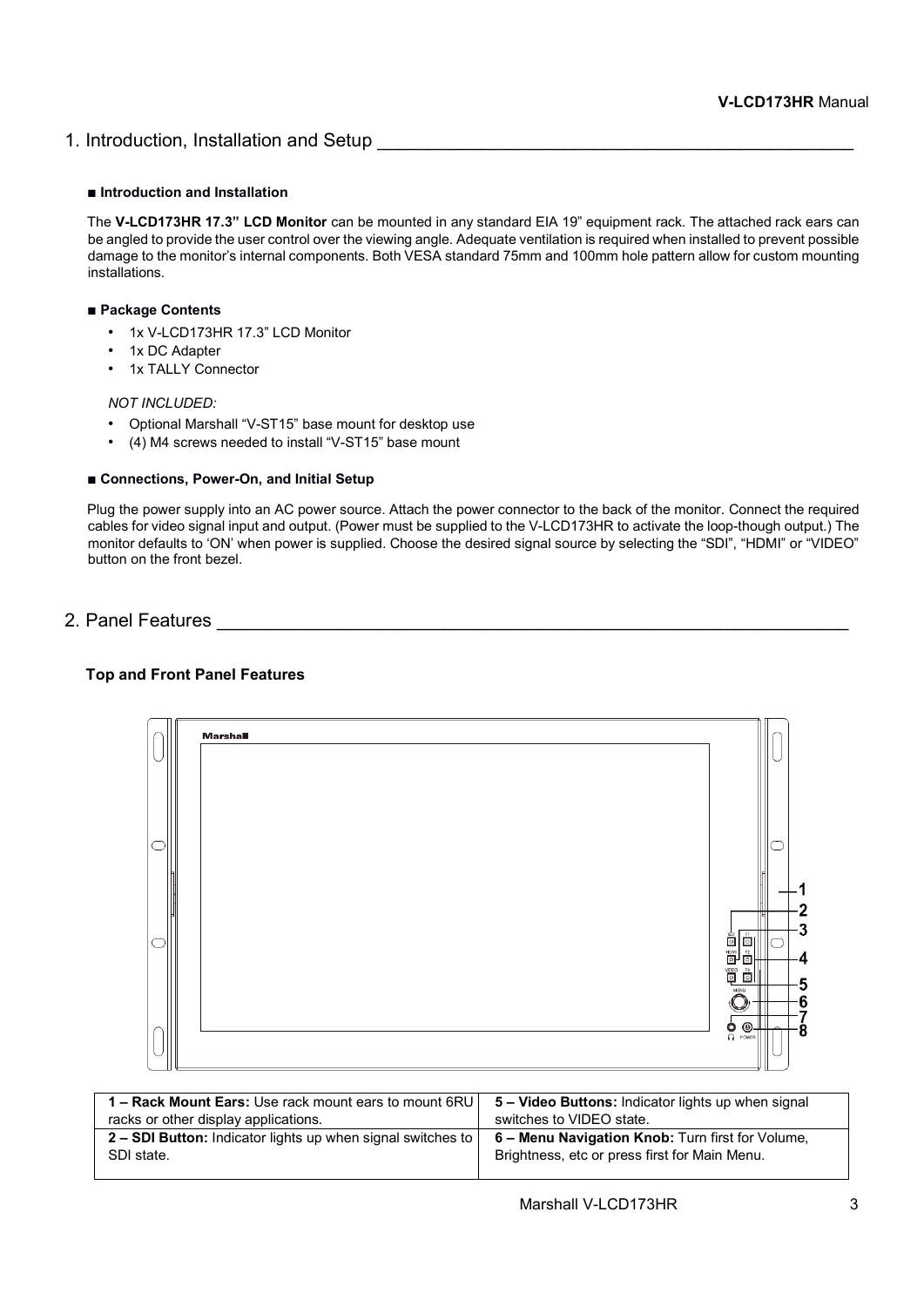# **V-LCD173HR** Manual

| 3 - HDMI Button: Indicator lights up when signal switches<br>to HDMI state.                                                                                                                                       | 7 - Headphone Jack: Standard 3.5mm stereo mini-<br>phone plug can be used. |
|-------------------------------------------------------------------------------------------------------------------------------------------------------------------------------------------------------------------|----------------------------------------------------------------------------|
| 4 – User-Definable Function Buttons: Functions can be<br>customized by pressing any User button for 3-5 seconds.<br>These user-definable function buttons are assigned using<br>the on-screen direct access menu. | 8 – Power Button: Use the power button to switch the<br>screen ON and OFF. |
| <b>Default User Function Options:</b><br>F1: Aspect Ratio F2: Histogram F3: False Color                                                                                                                           |                                                                            |

# **Rear Panel Features**



| 1 - USB Interface: Only for program upgrades. NOT to be                                   | 5 - Analog Audio "RCA" Connectors: Left and right     |
|-------------------------------------------------------------------------------------------|-------------------------------------------------------|
| used for non-professional use.<br>audio inputs are active when "Video" is selected as the |                                                       |
|                                                                                           | video source. This audio may be monitored at the      |
|                                                                                           | headphone jack connection.                            |
| 2 - Tally Input Connector: The LED tally can be                                           | 6 - HDMI Digital Video Connectors: HDMI video input   |
| activated by connecting the corresponding pin to ground.                                  | and loop output. Embedded audio may be monitored at   |
| A variety of external devices can be used to perform the                                  | the headphone jack connection and visually monitored  |
| contact closure. No additional power should be supplied to                                | on-screen.                                            |
| the HD-15 port. See pinout guide next to connector.                                       |                                                       |
| 3 - Serial Digital "BNC" Connectors: SDI input and loop                                   | 7 - 4-Pin Power Connector:                            |
| output are compatible with SDI, HDSDI and 3GSDI inputs.                                   | Pin number<br>Signal                                  |
| Embedded audio may be monitored at the headphone jack                                     | <b>GND</b><br>$\blacksquare$                          |
| connection and visually monitored on-screen.                                              | <u>0230</u><br>No connection<br>$_{\rm 2}$            |
|                                                                                           | No connection<br>ك                                    |
|                                                                                           | $+12V$                                                |
|                                                                                           | To be used with 12-volt power supplies only.          |
|                                                                                           | <b>Caution:</b> 24 volts 4-pin power supplies are NOT |
|                                                                                           | compatible with this monitor. Please check label on   |
|                                                                                           | the power supply before connecting.                   |
| 4 - Composite Analog "BNC" Connectors: Video input                                        | 8 - VESA 75mm and 100mm Hole Patterns: VESA-          |
| and loop output are used for NTSC or PAL composite                                        | standard hole-patterns (75mm and 100mm) are           |
| (CVBS) video sources.                                                                     | provided to accommodate a variety of custom           |
|                                                                                           | mounting options.                                     |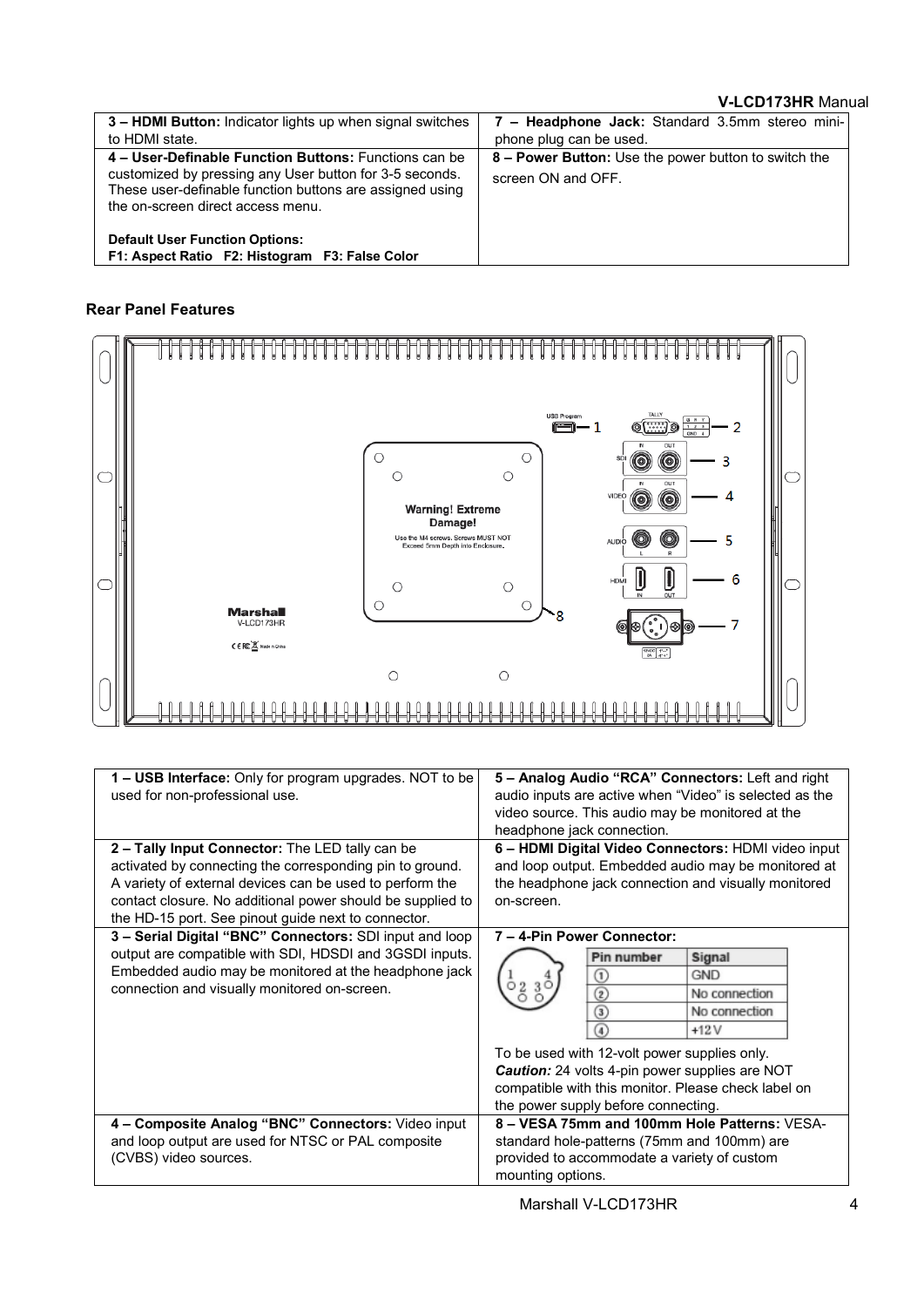# 3. Navigation Menu

**Main Menu:** Push the MENU control button on the monitor to adjust the function configurations. To change configurations, select a configuration from the main menu by turning the knob and pressing the menu button once to select. Edit configuration by turning knob to change levels, then press menu button again to confirm the changes. Repeat with each selection as needed.

# **3.1 Main Menu Navigation**



Press the MENU knob on the monitor and function menus will pop-up on the screen. Rotate left or right to select an option. Then press the knob again to open the selection. When an arrow pointer appears in the menu, turn the Menu knob again to access the item or to confirm a selection.

# **3.2 Video Configuration Submenu**

| <b>Video Configuration</b> |    |
|----------------------------|----|
| Exit                       |    |
| <b>Brightness</b>          | 50 |
| Contrast                   | 50 |
| Saturation                 | 50 |
| Sharpness                  | ∩  |
| <b>Color Temp</b>          |    |
|                            |    |
|                            |    |
|                            |    |
|                            |    |

| <b>ITEMS</b>           | <b>OPTIONS</b>            |
|------------------------|---------------------------|
| Video Configuration    |                           |
| Exit                   |                           |
| <b>Brightness</b>      | $0 - 100$ (50 is default) |
| Contrast               | $0 - 100$ (50 is default) |
| Saturation             | $0 - 100$ (50 is default) |
| <b>Sharpness</b>       | $0 - 100$ (0 is default)  |
| Color Temp (White Bal) | 6500K, 7300K, 9300K, User |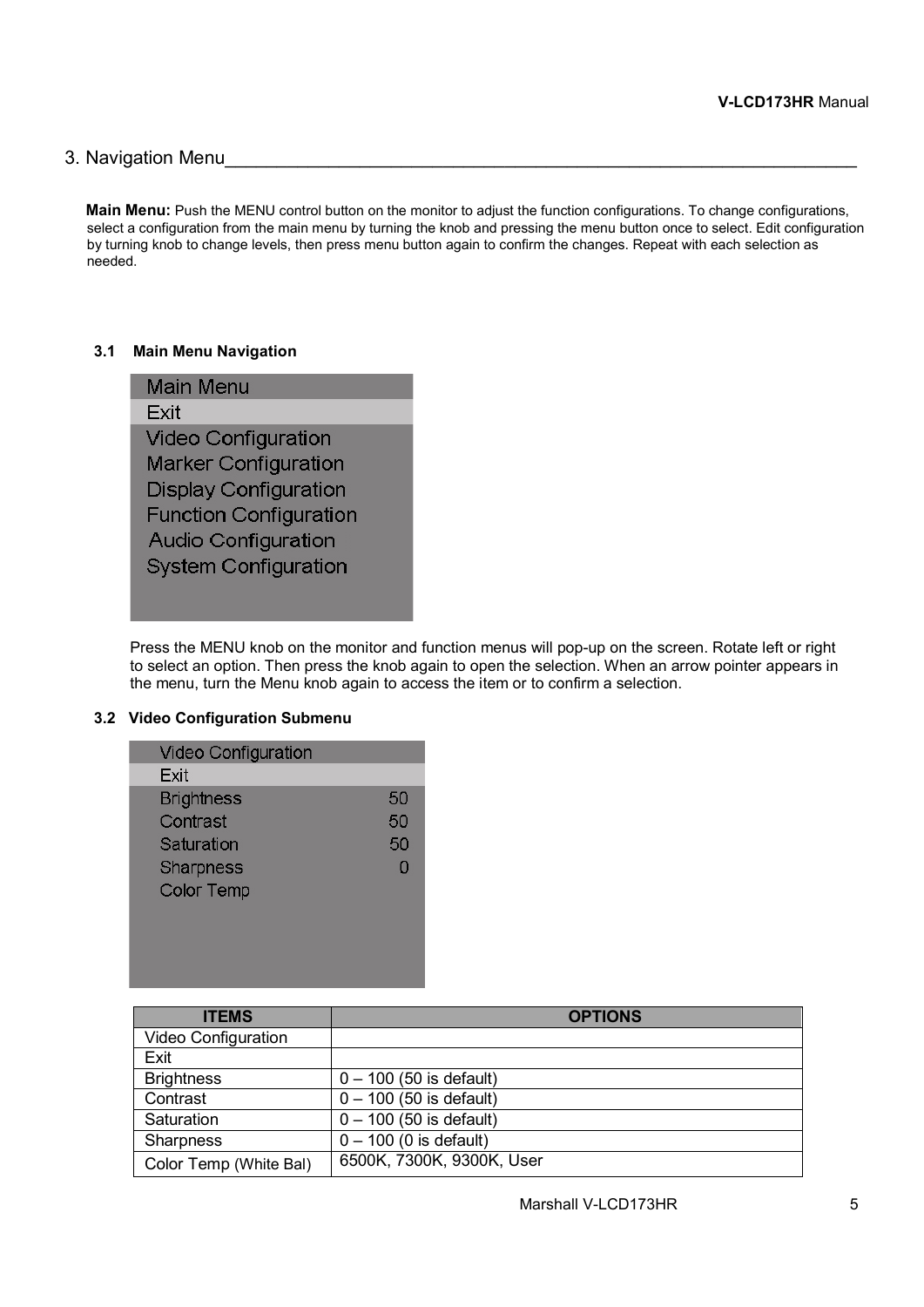# **V-LCD173HR** Manual

| Color Temp R | $10 - 255$ | Note: These three items |
|--------------|------------|-------------------------|
| Color Temp G | $10 - 255$ | appear when "User" mode |
| Color Temp B | $10 - 255$ | is selected.            |

## ■ **Brightness**

The Brightness level ranges from 0 to 100.

### ■ **Contrast**

The Contrast level ranges from 0 to 100.

### ■ **Saturation**

The Saturation level ranges from 0 to 100.

# ■ **Sharpness**

The Sharpness level ranges from 0 to 100.

### ■ **Color Temp**

Choose one of three color temperature presets (6500K, 7300K or 9300K) or define the color with the USER mode.

# **3.3 Marker Configuration Submenu**

| <b>Marker Configuration</b> |     |
|-----------------------------|-----|
| Fxit                        |     |
| Center Marker               | OFF |
| <b>Aspect Marker</b>        | OFF |
| Safety Marker               | OFF |
| Marker Color                | Red |
| Marker Mat                  |     |
| <b>Thickness</b>            | 2   |
|                             |     |
|                             |     |

| <b>ITEMS</b>                | <b>OPTIONS</b>                             |
|-----------------------------|--------------------------------------------|
| <b>Marker Configuration</b> |                                            |
| Exit                        |                                            |
| <b>Center Marker</b>        | OFF, ON (OFF is default)                   |
| <b>Aspect Marker</b>        | OFF, 4:3, 14:9, 13:9, 15:9, 1.85:1, 2.35:1 |
|                             | (OFF is default)                           |
| <b>Safety Marker</b>        | OFF, 95%, 93%, 90%, 88%, 85%, 80% (OFF     |
|                             | is default)                                |
| <b>Marker Color</b>         | Red, Green, Blue, White, Black (Red is     |
|                             | default)                                   |
| Marker Mat (background)     | OFF, 1-7 (1 is default)                    |
| <b>Thickness</b>            | 1, 2, 3, 4, 5, 6, 7 (2 is default)         |

# ■**Marker Enable**

Turn 'ON' to display a Marker Enable on the screen.

#### ■ **Center Marker**

Turn 'ON' to display a Center Marker on the screen.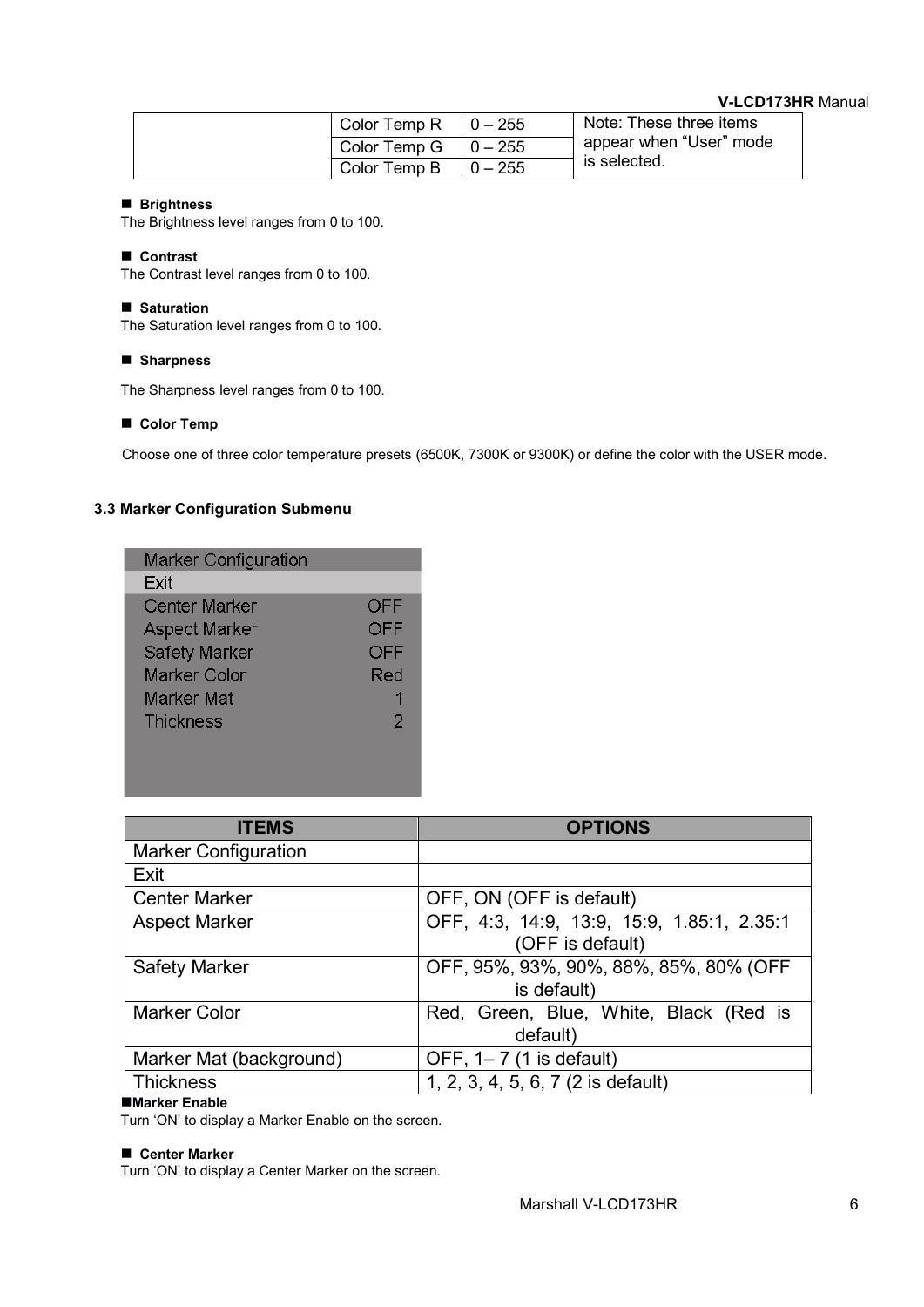### ■ **Aspect Marker**

Set the Aspect Marker on the screen. Options: OFF, 4:3, 14:9, 13:9, 15:9, 1.85:1, 2.35:1.

#### ■ **Safety Marker**

Use this to superimpose one of 6 Safety Markers on the screen. Options: OFF, 95%, 93%, 90%, 88%, 85%, 80%.

#### ■ Marker Color

Choose from 5 Marker Colors: Red, Green, Blue, White, or Black.

#### ■ **Marker Mat (marker background)**

Choose the Marker Mat transparency. Options: OFF,1-7.

#### ■ **Thickness**

Choose the Marker Line Thickness ranging from 1 to 7.

# **3.4 Display Configuration Submenu**

| 16:9               |
|--------------------|
| OFF                |
| <b>Full Screen</b> |
| OFF                |
| OFF                |
|                    |
|                    |
|                    |

| <b>ITEMS</b>                 | <b>OPTIONS</b>                                   |
|------------------------------|--------------------------------------------------|
| <b>Display Configuration</b> |                                                  |
| Exit                         |                                                  |
| <b>Aspect Ratio</b>          | 16:9, 4:3 (16:9 is default)                      |
| <b>Check Field</b>           | OFF, Mono, Red, Green, Blue (OFF is default)     |
| Scan                         | Full Screen, Overscan, Underscan, Pixel-to-Pixel |
|                              | (Full Screen is default)                         |
| Image Flip                   | OFF, H, V, H/V (OFF is default)                  |
| Freeze Input                 | OFF, ON (OFF is default)                         |

#### ■ **Aspect Ratio**

Option to switch between 16:9 and 4:3 Aspect Ratio.

#### ■ **Check Field**

Use these modes for monitor calibration or for individual color component image analysis. In Monochrome mode, color is disabled and grayscale image is shown. In Blue, Green, and Red Check Field modes, only the selected color is shown.

#### ■ **Scan**

Use to enable the Scan mode. Options: Full screen, Overscan, Underscan, Pixel-to-Pixel.

#### ■ **Image Flip**

Select to enable Image Flip mode. Options: OFF, H (Horizontal), V (Vertical), H/V (Horizontal and Vertical).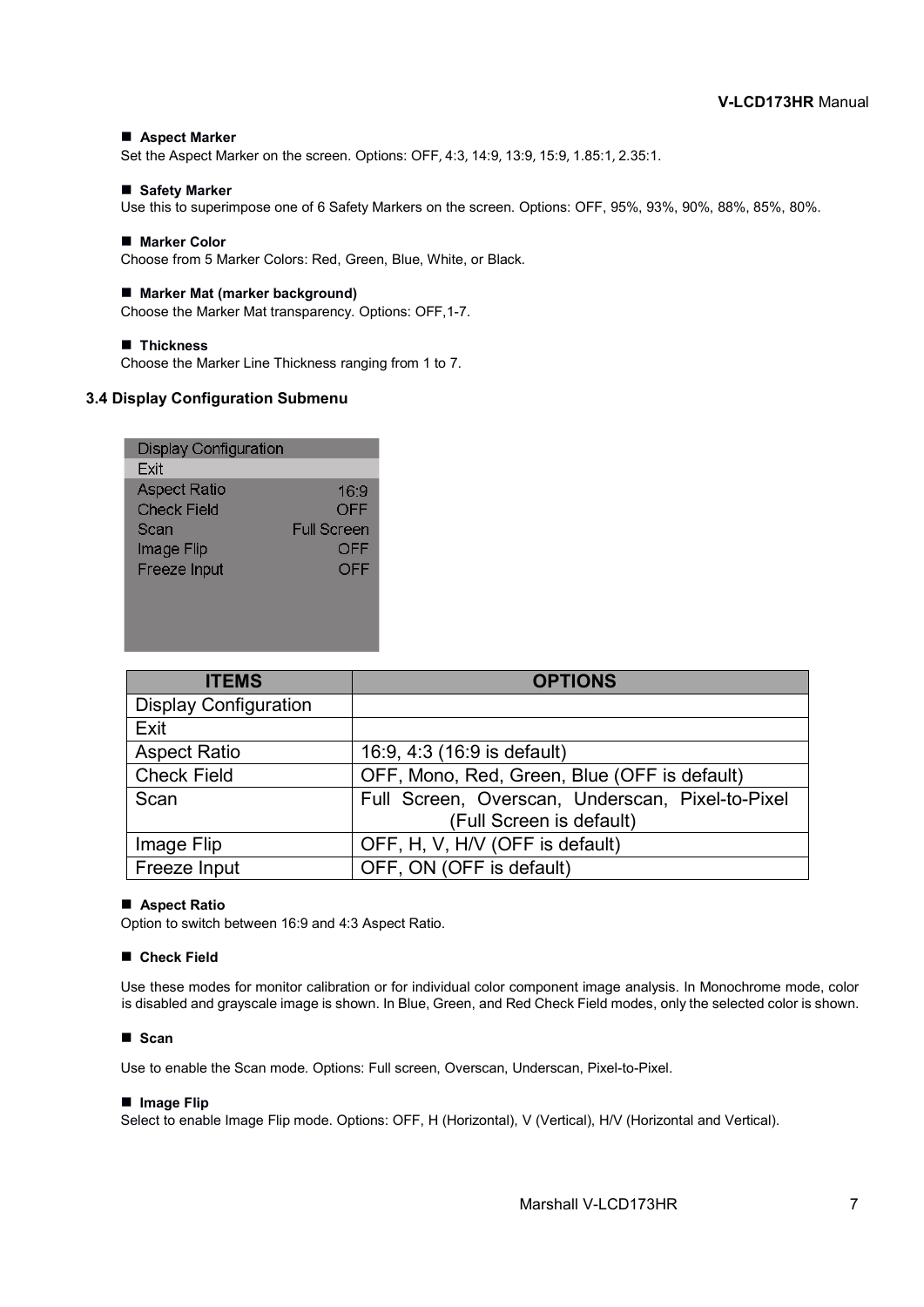## ■**Freeze Input**

Turn 'ON' to enable Freeze Input mode. A still image will remain on the screen until Freeze is turned off or power is removed from the monitor.

# **3.5 Function Configuration Submenu**

| <b>Function Configuration</b> |            |
|-------------------------------|------------|
| Exit                          |            |
| Peaking                       | <b>OFF</b> |
| Peaking Color                 | Red        |
| <b>Peaking Level</b>          | 50         |
| <b>False Color</b>            | OFF        |
| Exposure                      | ON         |
| <b>Exposure Level</b>         | 15         |
| Histogram                     |            |
| <b>DSLR SCALE</b>             | 专          |

| <b>ITEMS</b>                  | <b>OPTIONS</b>                                        |
|-------------------------------|-------------------------------------------------------|
| <b>Function Configuration</b> |                                                       |
| Exit                          |                                                       |
| Peaking                       | OFF, ON (OFF is default)                              |
| <b>Peaking Color</b>          | Red, Green, Blue, White, Black (Red is default)       |
| <b>Peaking Level</b>          | $0 - 100$ (50 is default) <b>Note:</b> This option is |
|                               | disabled when Peaking is set to OFF.                  |
| <b>False Color</b>            | OFF, ON (OFF is default)                              |
| <b>Exposure</b>               | ON, OFF (OFF is default)                              |
| <b>Exposure Level</b>         | $0 - 100$ (15 is default) Note: This option is        |
|                               | disabled when Exposure is set to OFF.                 |
| Histogram                     | OFF, Y, RGB, Color (Y is default)                     |
| <b>DSLR Scale</b>             | OFF, ON (Available for HDMI input only.)              |

### ■ **Peaking**

Turn 'ON' to enable Peaking mode.

### ■ **Peaking Color**

When Peaking Mode is enabled, the monitor will add color to sharply defined edges and objects in an image. This is intended as a tool to aid in judging sharp camera focus. When a camera is adjusted for best focus, the object of interest will have colored edges. Choose from 5 Peaking Colors: Red, Green, Blue, White, or Black. Normally, this function is turned on only as long as needed for focus adjustment and then turned off for normal monitor operation.

### ■ **Peaking Level**

The Peaking Level ranges from 0 to 100.

### ■ **False Color**

Turn 'ON' to enable False Color mode. When this is on, the picture will have colors added based on video level. It is useful to make a quick check to see if level exceed normal black and white limits or to make a comparison between one scene or lighting situation and another.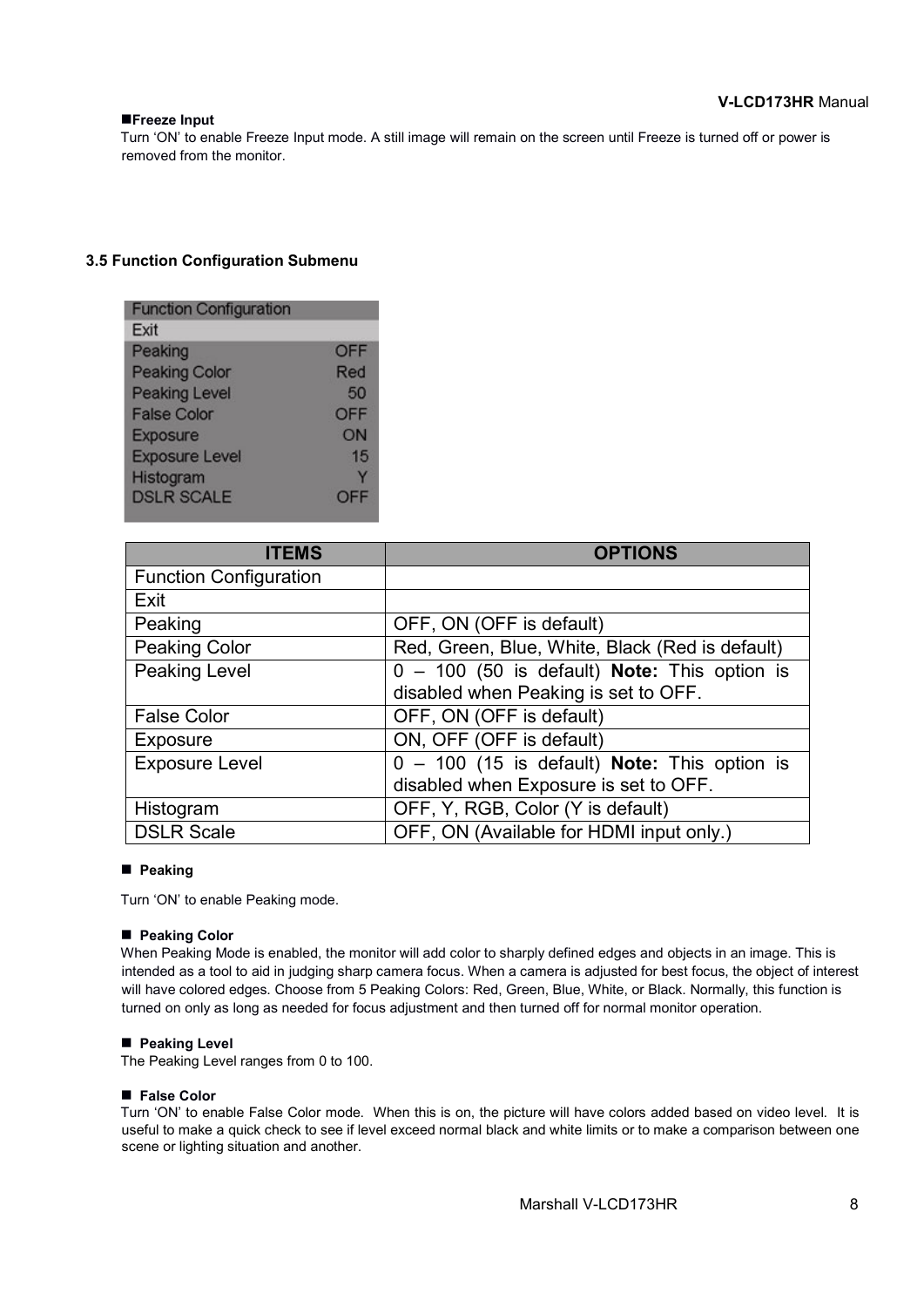### ■ **Exposure**

Turn 'ON' to enable Exposure Level mode.

#### ■ **Exposure Level**

The Exposure Level setting ranges from 0 to 100. This function mimics the "zebra pattern" display that is often used in many camera viewfinders. It provides a quick check for proper camera exposure. When it is turned ON, diagonal lines will appear in the image areas where the brightness matches the level Exposure Level setting. This is useful when a camera angle has been changed and it is important to keep certain objects at the same brightness. On a typical video scale of 0 – 100, the Exposure number relation is shown in the table below. That is, "zebra patterns" appearing on the image indicates that the area covered by the zebra pattern matches or exceeds the selected video level.

| <b>EXPOSURE</b><br><b>LEVEL NUMBER</b> | <b>APPROXIMATE</b><br><b>VIDEO LEVEL</b> |
|----------------------------------------|------------------------------------------|
| 15                                     | 100%                                     |
| 40                                     | 90%                                      |
| 70                                     | 80%                                      |
| 100                                    | 70%                                      |

### ■ **Histogram**

Use to enable the Histogram mode. Options: OFF, Y (shown), RGB (with color), Color (RGB colors individually shown). The Histogram display is similar to displays used in DSLR cameras and desktop color processing applications. It provides a graphic representation of the amount of dark, mid and light tones in an image. It is useful for comparing the average "balance" between different "real" images, not test patterns.

### ■ **DSLR SCALE (HDMI Input Only)**

Turn 'ON' to enable DSLR Scale mode.

### **3.6 Audio Configuration Submenu**

| Audio Configuration           |                           |
|-------------------------------|---------------------------|
| Exit                          |                           |
| Volume<br>50                  |                           |
| <b>ITEMS</b>                  | <b>OPTIONS</b>            |
| <b>Function Configuration</b> |                           |
| Exit                          |                           |
| Audio                         | $0 - 100$ (50 is default) |

#### ■ **Audio**

The Audio level ranges from 0 to 100.

## **3.7 System Configuration Submenu**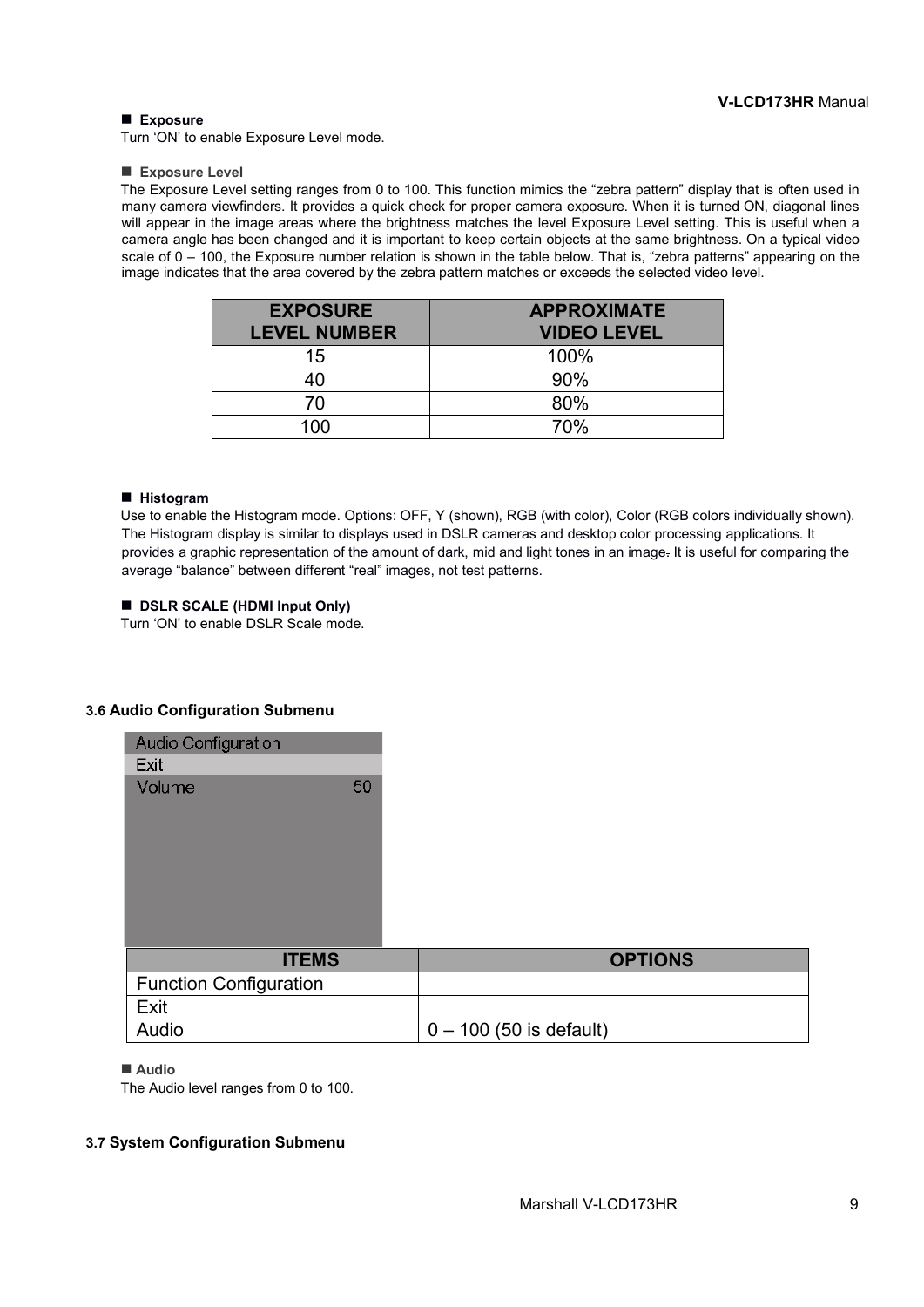| <b>System Configuration</b> |                 |
|-----------------------------|-----------------|
| Exit                        |                 |
| Language                    | English         |
| <b>HDMI/SDI Convert</b>     | OFF             |
| <b>Menu</b> Timer           | 10 <sub>s</sub> |
| <b>Back Light</b>           | 100             |
| Reset                       | OFF             |
| <b>ISP</b>                  |                 |
| <b>Firmware Version</b>     | V 28            |
|                             |                 |

| <b>ITEMS</b>                | <b>OPTIONS</b>                        |
|-----------------------------|---------------------------------------|
| <b>System Configuration</b> |                                       |
| Exit                        |                                       |
| Language                    | English, Chinese (English as default) |
| <b>HDMI/SDI Convert</b>     | OFF, ON (OFF as default)              |
| <b>Menu Timer</b>           | 10s, 20s, 30s (10s as default)        |
| <b>Back Light</b>           | $0 - 100$ (100 as default)            |
| Reset                       | OFF, ON                               |
| <b>ISP</b>                  |                                       |
| <b>Firmware Version</b>     | V3.3                                  |

## ■ **Language**

Choose Language: English or Chinese.

## ■ **HDMI/SDI Convert**

Turn 'ON' to enable HDMI/SDI Convert mode.

# ■ **Menu Timer**

The menu timer level ranges from10s, 20s, 30s.

# ■ **Back Light**

The Back Light level ranges from 0 to 100. Back Light adjustment is commonly used to compensate for ambient light levels in the viewing environment and is preferred over using Contrast and Brightness for this.

# ■ **Reset**

Turn 'ON' to enable reset mode.

# ■ **ISP**

ISP is for service use only.

### ■ **Firmware Version**

Display firmware version (V3.3 at the time this manual was prepared).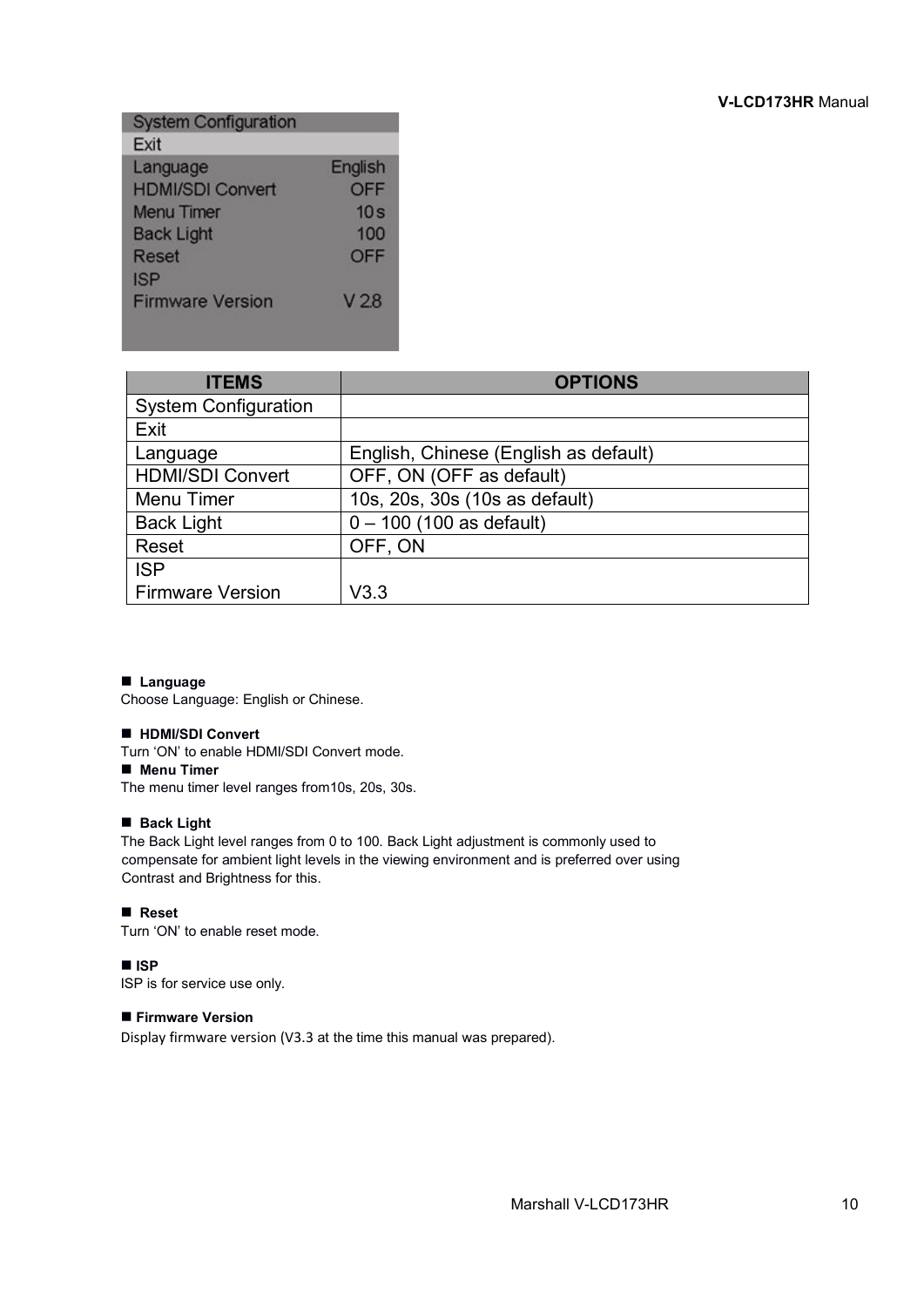# 4. Specifications\_\_\_\_\_\_\_\_\_\_\_\_\_\_\_\_\_\_\_\_\_\_\_\_\_\_\_\_\_\_\_\_\_\_\_\_\_\_\_\_\_\_\_\_\_\_\_\_\_\_\_\_\_\_\_\_\_\_\_\_\_\_\_

| <b>Model Name</b>                                                                                                                                            | V-LCD173HR                                                                                                                                                                                                                                                                                                  |
|--------------------------------------------------------------------------------------------------------------------------------------------------------------|-------------------------------------------------------------------------------------------------------------------------------------------------------------------------------------------------------------------------------------------------------------------------------------------------------------|
| Role of Usage                                                                                                                                                | 17.3" LCD Monitor                                                                                                                                                                                                                                                                                           |
| <b>Connectors</b>                                                                                                                                            |                                                                                                                                                                                                                                                                                                             |
|                                                                                                                                                              | Inputs   GDI BNC x 1 with Loop Out<br>• HDMI x 1 with Loop Out<br>• Composite BNC x 1 with Loop Out<br>• Audio L/R RCA x 2 Line Level<br>• Tally HD-15 Pin compatible with GPI open collector or contact closure to ground/earth<br>• USB 3.0 USB-A x 1 (Firmware Updates)<br>• XLR-12V 4 pin x 1           |
|                                                                                                                                                              | Outputs   • 3.5 mm Front Panel Stereo Headphone Jack                                                                                                                                                                                                                                                        |
| <b>Hardware</b>                                                                                                                                              |                                                                                                                                                                                                                                                                                                             |
|                                                                                                                                                              | • Included Rack Ears x 2 (6RU height) for standard 19" rack mount<br>• Back Panel Supports VESA 100x100mm and 75x75mm mounting systems<br>• Optional Desktop Stand Model V-ST15 Available<br>• Weight 7.9 lbs. (3.6 Kg)<br>• Product Dimension: 1.29" x 17.75" x 10.5" / 3.28cm x 45cm x 26.7cm (D x L x W) |
| <b>Panel Information</b>                                                                                                                                     |                                                                                                                                                                                                                                                                                                             |
| Native Resolution: 1920x1080 pixels<br>Contrast Ratio: 700:1<br>Luminance: 300 nits<br>Display colors: 16 million colors<br>Viewing Angle: 178-degrees H & V |                                                                                                                                                                                                                                                                                                             |
|                                                                                                                                                              | <b>Supported Formats / Frame Rates</b>                                                                                                                                                                                                                                                                      |
| Composite Input   • NTSC                                                                                                                                     | $\cdot$ PAL                                                                                                                                                                                                                                                                                                 |
| SD-SDI Input                                                                                                                                                 | • 480i 59.94Hz<br>• 576i 50Hz                                                                                                                                                                                                                                                                               |
|                                                                                                                                                              | HD-SDI   · 720p 25, 29.97, 30, 50, 59.94, 60 Hz<br>• 1080i 50, 59.94, 60 Hz<br>• 1080psf 23.98, 24.00 Hz<br>• 1080p 23.98, 24, 25, 29.97, 30 Hz                                                                                                                                                             |
| Level A                                                                                                                                                      | 3G-SDI • 1080p 50, 59.94, 60 Hz<br>• 10800i 50, 59, 60 Hz<br>• 1080psf 23, 24, 25, 29.97, 30 Hz<br>• 1080p 23.98, 24, 25, 29.97, 30 Hz                                                                                                                                                                      |
| SD - HDMI                                                                                                                                                    | • 480i 59.94, 60 Hz<br>• 576i 50 Hz<br>• 480p 59.94, 60 Hz<br>$\cdot$ 576p 50Hz                                                                                                                                                                                                                             |
| HD - HDMI                                                                                                                                                    | *720p 25, 29.97, 30, 50, 59.94, 60 Hz<br>• 1080i 50, 59.94, 60 Hz<br>• 1080psf 23.98, 24 Hz<br>• 1080p 23.98, 24, 25, 29.97, 30 Hz                                                                                                                                                                          |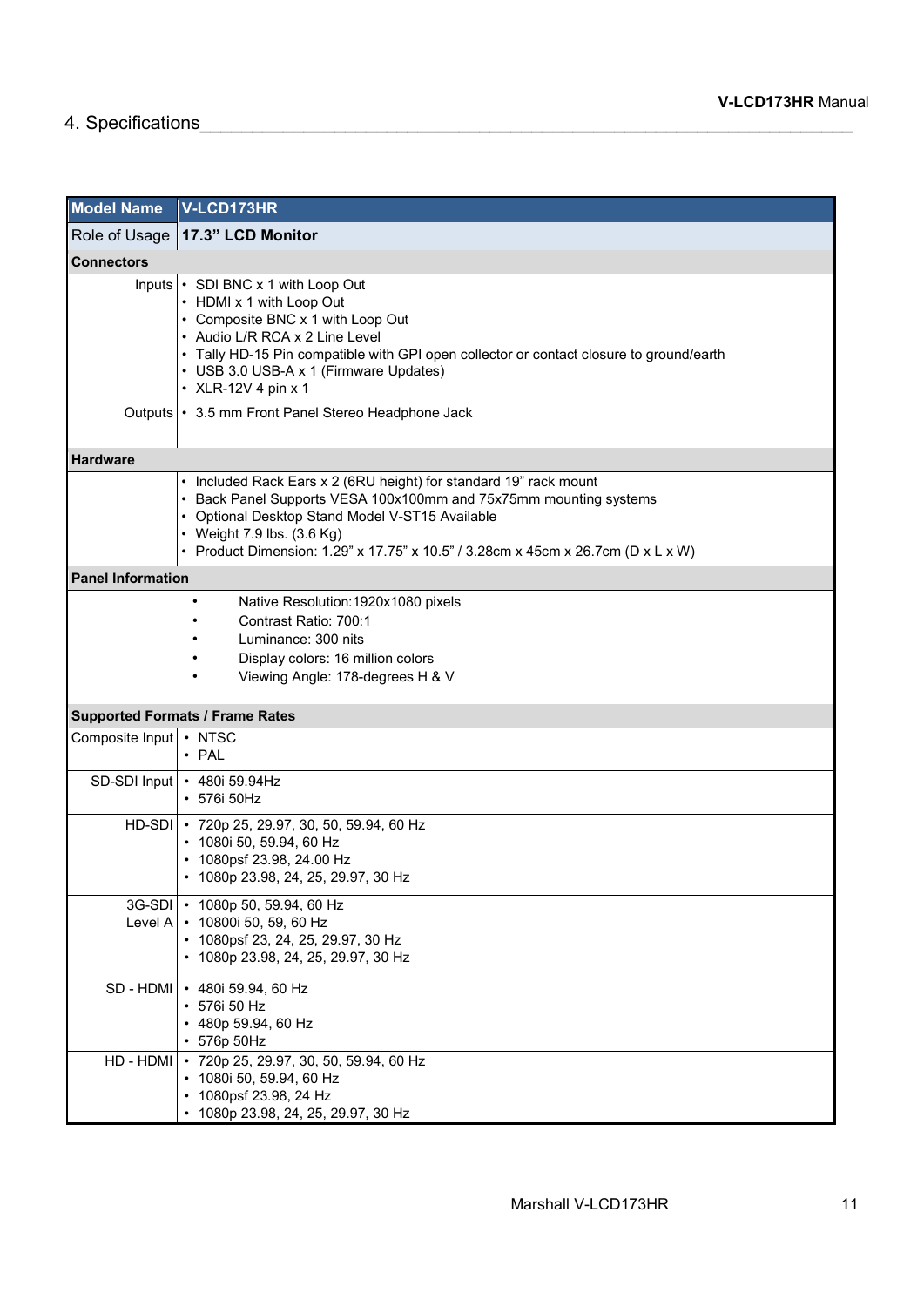# 5. Dimensions



# 6. Monitor Care

### **Screen Cleaning**

Periodically clean the screen surface using ammonia-free cleaning wipes (Marshall Part No. V-HWP-K). A clean micro-fiber cloth can also be used with only non-abrasive and ammonia-free cleaning agents. Do not use paper towels. Paper towel fibers are coarse and may scratch the surface of the polycarbonate faceplate or leave streaks on the surface. Antistatic and fingerprint resistant cleaning agents are recommended. Do not apply excessive pressure to the screen to avoid damaging the LCD.

## **Faceplate Dusting**

Dust the unit with a soft, damp cloth or chamois. Dry or abrasive cloths may cause electrostatic charge on the surface, attracting dust particles. Neutralize static electricity effects by using the recommended cleaning and polishing practice.